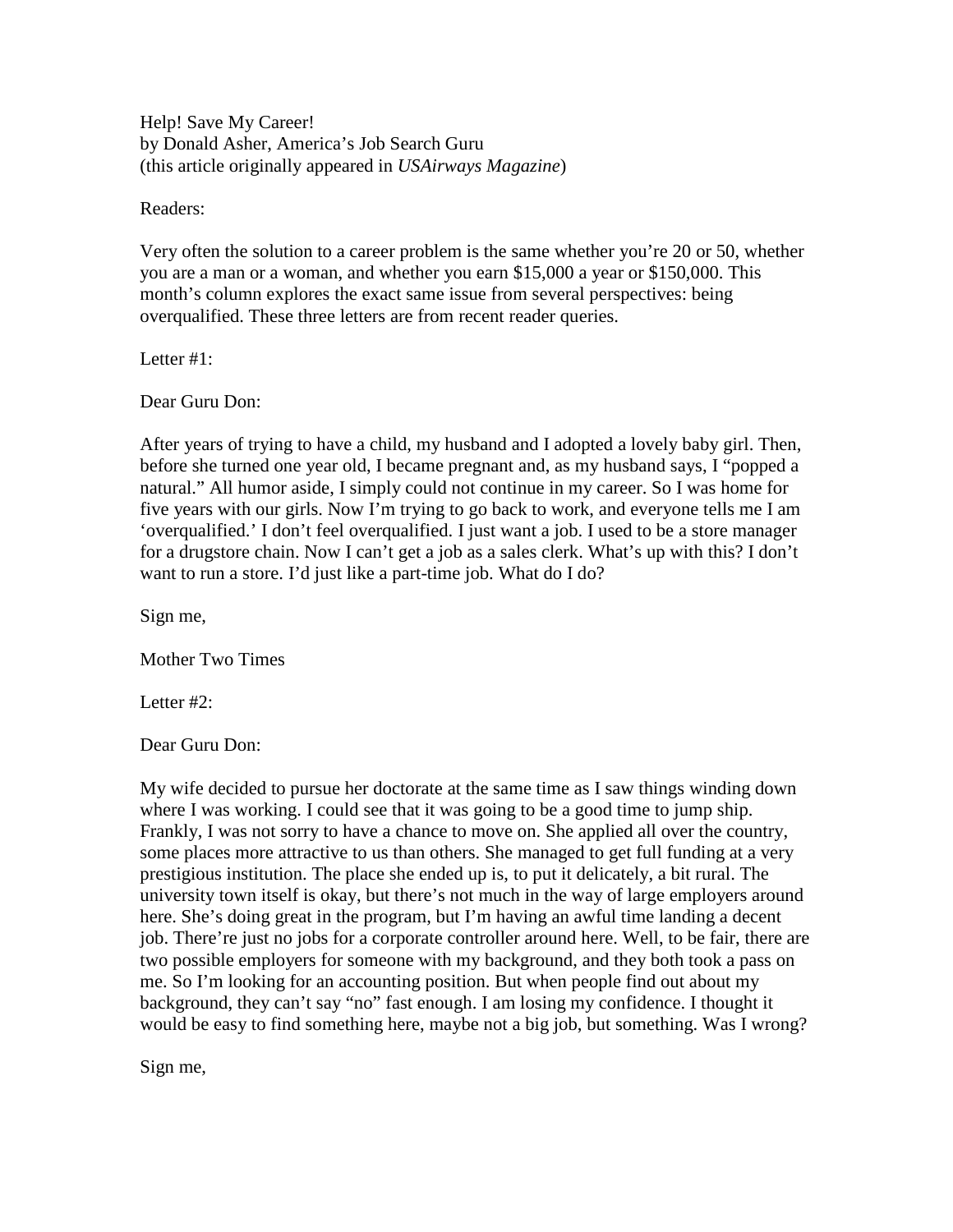## Big Fish Out of Water

## Dear Guru Don:

I'm not trying to get rich or be the boss of something. I'm just looking for a job! I worked my way up to foreman on a construction crew, where I used to supervise 10 to 50 people a day. Then I got injured when a concrete hopper pinned me to a wall. I lived on the settlement money for a couple of years, but now it's gone. I don't want to work construction anymore, anyway, but now everywhere I go they're telling me I'm overqualified. Today, I got told I'm overqualified to be a security guard. How in the heck can you be overqualified to be a security guard? I don't need much to get by, but I do want to go back to work. What do I have to say to employers to get them to give me a chance? I'm sober, polite, well dressed and, apparently, unemployable.

Sign me,

Good for Something

Dear Mother Big Fish Good for Something:

Employers use the term 'overqualified' when they are uncomfortable with a potential employee. Let's face it. Employers are biased. They have in mind the ideal person they want to hire. They can see that person's background, attitude, prior experience, commute distance, age, and appearance. And they absolutely believe that they are going to find that ideal candidate.

In fact, I can think of no more optimistic human being than a hiring officer. A few years ago a reader forwarded me a position announcement for a technical position that said, "Five years of experience required." The person who forwarded it to me included a note: "This technology is only 18 months old. No one on Earth has five years of experience!" That reminds me of a newspaper advertisement I once saved: "Secretary wanted. Master's degree preferred." Recruiter optimism knows no bounds.

So what do you do if you don't match that recruiting officer's vision of perfection? What if you're older, more experienced, or just different? Let's get back to basics. Why does anybody hire you? Because they like you and think you'll do a good job. If they don't like you, it doesn't matter if you'll do a good job, and if they don't think you'll do a good job, it doesn't matter if they like you.

The fact is that people often have very good reasons for downshifting, for stepping off the treadmill of ever-increasing achievement. These types of jobseekers are often told they are 'overqualified': older people who have not advanced very far compared to their peers, people with health problems, bored retirees, stay-at-home parents looking to return to work, burned out people who need a respite, entrepreneurs who crashed and went broke, narrowly but overly educated people who can't find the right egghead position, people whose spouses make obscene amounts of money (and thus don't really need much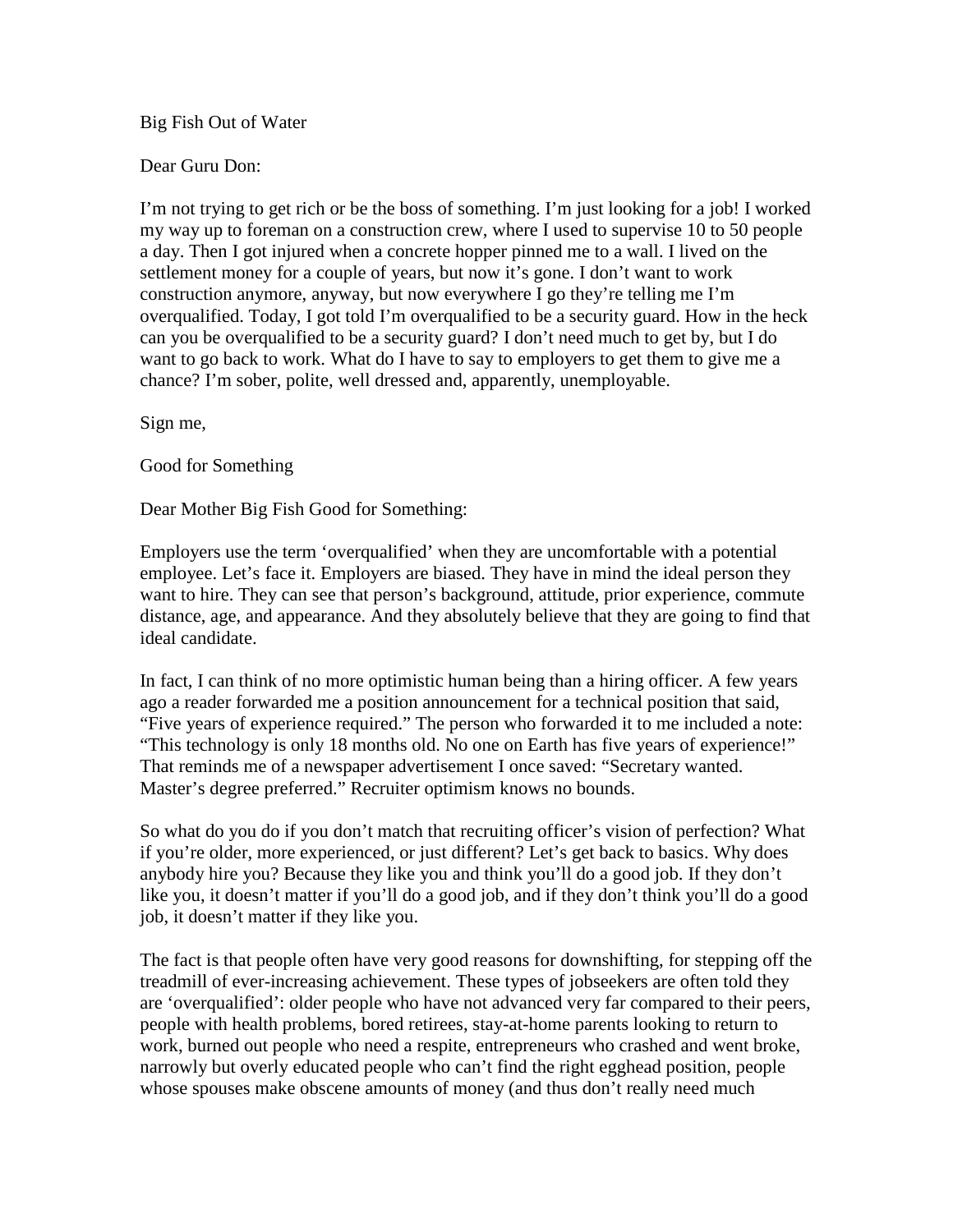income themselves), and ex-prisoners What the recruiter really means is 'too old,' 'too slow,' 'too hard to manage,' 'likely to take my job,' 'likely to learn our business, start another company, and steal our clients,' 'difficult personality, rude, condescending, and with a bad attitude,' and so on.

So, you have to use hidden job market techniques to get in front of the employer, and state your case for why the above objections do not apply to you. You've got to look right, avoid overdressing, and tone down any know-it-all attitude or power language. You've got to present yourself as humble, eager, and enthusiastic about this opportunity. Sometimes, you have to provide a rationale for why you are right for this job in spite of your depth of prior experience. Don't brag about your accomplishments, in fact, downplay them. Explain how this job fits your needs perfectly, for where you are today. Make genuine and honest assurances that you won't jump ship at the first better offer.

Once an employer sees you as easy to manage and reliable, you can fit into their vision of an ideal employee after all. A perfect example was a friend of mine, a retired college professor who wanted a little part-time job that would get him out of the house. He applied for a job as a cemetery attendant wearing clean but worn jeans, a too-long belt, a plaid flannel shirt, work boots that were past their prime, and a cap advertising a brand of tractor. The grounds foreman asked him what he used to do, and he said, truthfully, "I worked for the university." So they hired him, and he loved his part-time job. What was his old job? He was a psychology professor specializing in nonverbal communication. Think about it.

My best wishes for your continued success,

## Donald Asher

Send your career emergency to **don@donaldasher.com**, and watch this space for Asher's response.

BIO: Donald Asher is a nationally known writer and speaker on careers and higher education. He is the author of eleven books, including *Cracking the Hidden Job Market; How to Get Any Job: Life Launch and Re-Launch for Everyone Under 30; Graduate Admissions Essays,* the best-selling guide to the graduate admissions process; *Asher's Bible of Executive Resumes; Cool Colleges for the Hyper-Intelligent, Self-Directed, Late Blooming, and Just Plain Different;* and *Who Gets Promoted, Who Doesn't, and Why* (named Business Book of the Year 2008 by national career columnist Joyce Lain Kennedy). Asher speaks over 100 days a year from coast to coast, to college and corporate audiences. He is eager to hear your career emergency.

## SideBar

Resources to Help the Overqualified

It can be difficult to write a resume if you are overqualified. Nuance is important. If you decide to seek help from a professional resume writer, start with these sources: [www.parw.com](http://www.parw.com/)